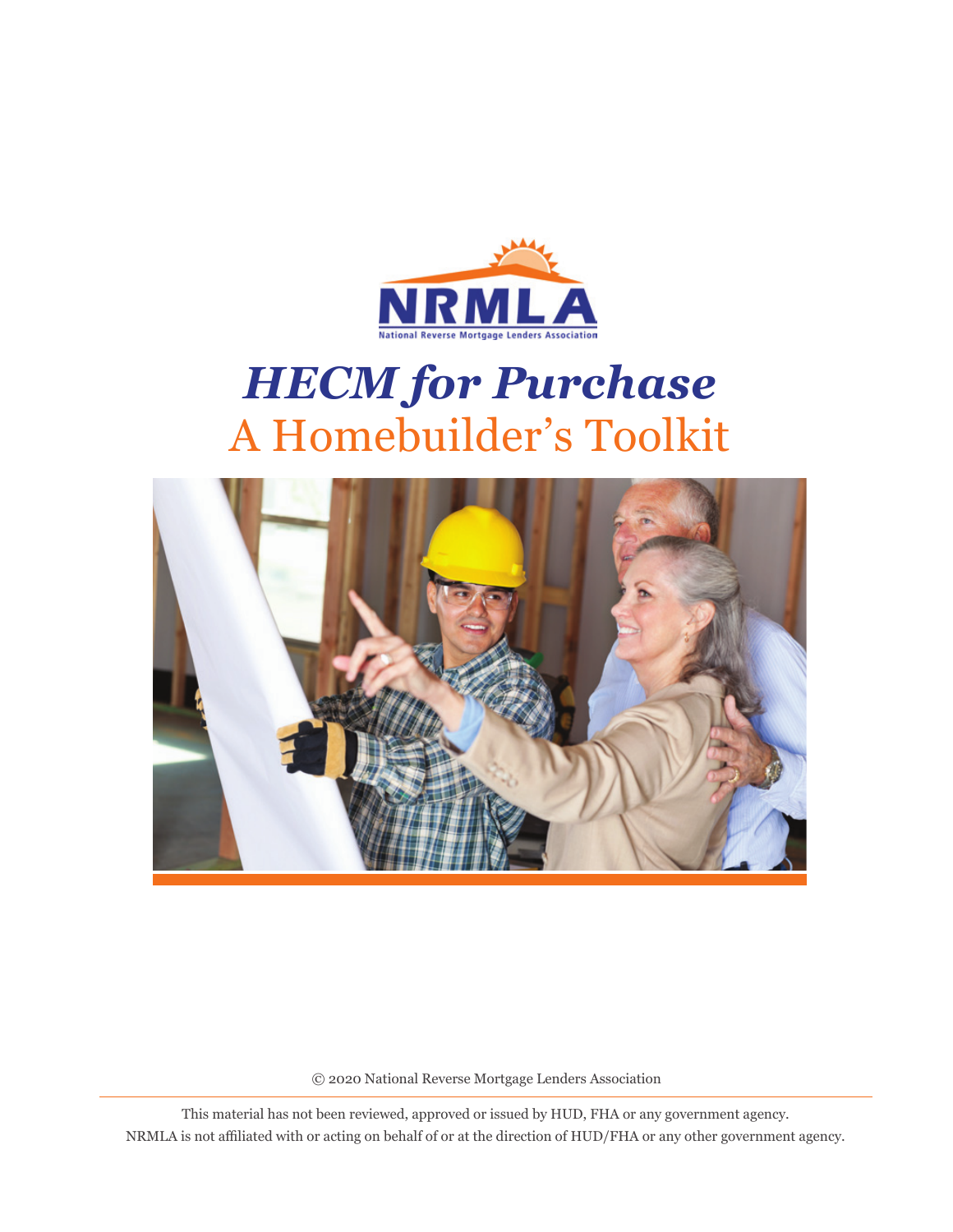

#### TABLE OF CONTENTS

| <b>HECM</b> for Purchase: How Builders Can Benefit    |    |
|-------------------------------------------------------|----|
| <b>HECM</b> for Purchase Overview                     | 3  |
| <b>HECM</b> for Purchase: Buyer Profile               | 6  |
| <b>HECM</b> for Purchase Quick Reference Guide        |    |
| How to Find a Qualified Reverse Mortgage Professional | Q  |
| Conclusion                                            | 10 |

### About NRMLA

The National Reverse Mortgage Lenders Association (NRMLA) is the national trade association of the reverse mortgage industry, serving as an educational resource, policy advocate and public affairs center for lenders and related professionals. NRMLA was established in 1997 to enhance the professionalism of the reverse mortgage industry.

NRMLA is a trade association of lenders, mortgage loan originators and vendors that support lenders and originators. NRMLA is not a lender or originator, and does not make, offer or arrange loans.

Our mission is to educate consumers about the pros and cons of reverse mortgages, to train lenders to be sensitive to clients' needs, to enforce our Code of Ethics and Professional Responsibility, and to advise policy makers on reverse mortgage issues.

For more information visit www.nrmlaonline.org and our consumer education website www.reversemortgage.org.

**National Reverse Mortgage Lenders Association** 1400 16th St., NW Suite 420 Washington, DC 20036 202-939-1760(p) 202-265-4435(f)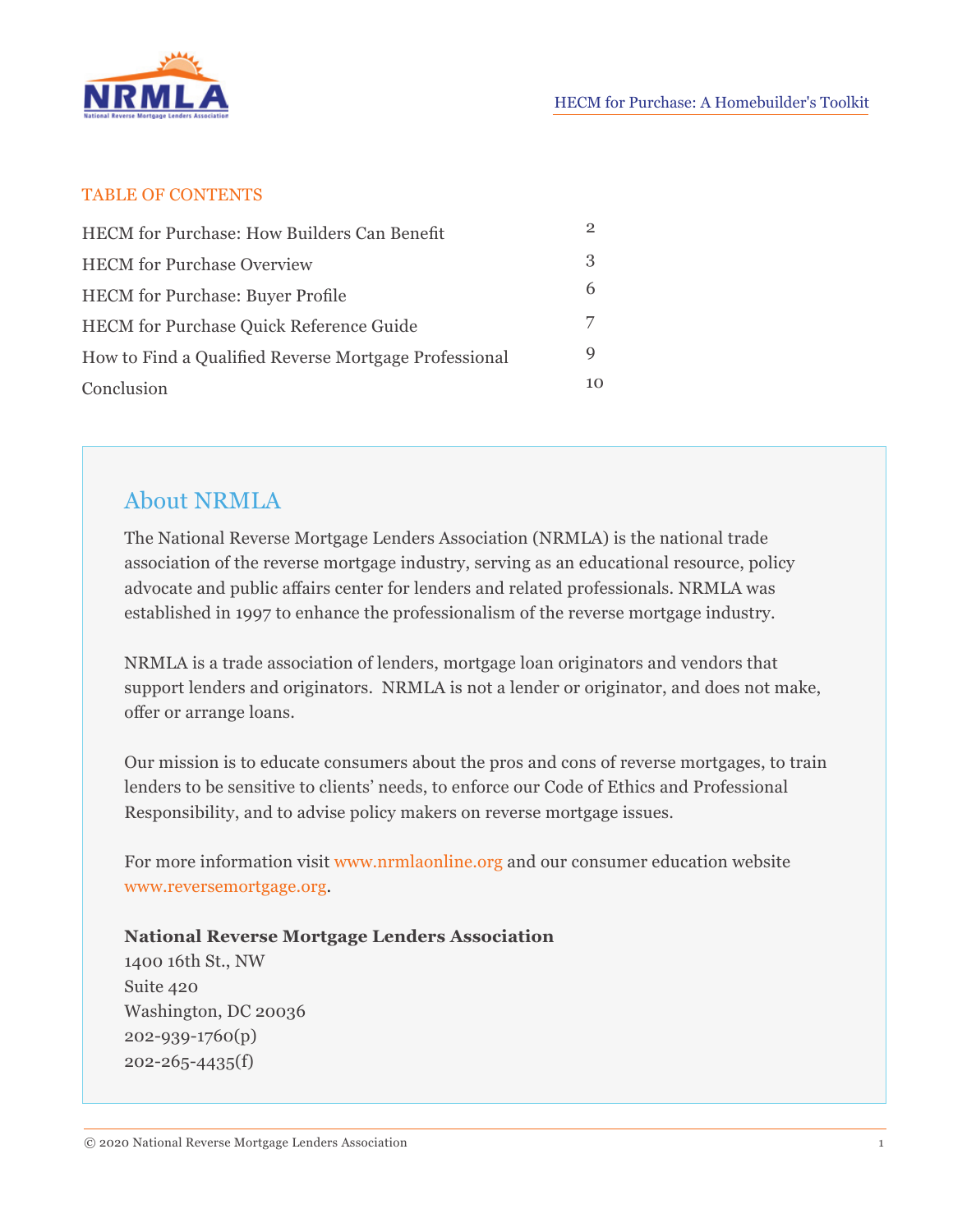

## **HECM for Purchase: How Builders Can Benefit**

• Many older adults are hesitant to purchase a new home if it means taking on required monthly mortgage payments or depleting a majority of their retirement nest egg. HECM for Purchase can help builders capture new customers and sell more homes by making it easier for people age 62+ to buy the home they desire, without being required to make monthly mortgage payments.



- Increases purchasing power Makes buying a higher-priced home with desired upgrades/amenities easier to afford.
- Flexible repayment feature: Monthly principal and interest payments are optional giving the borrower greater financial flexibility than traditional financing. As with any mortgage, the borrower must meet their loan obligations, keeping current with property taxes, insurance, maintenance and any homeowners association fees.
- The borrower can preserve more of their own funds than if they paid all cash.
- When builders connect with an experienced HECM for Purchase loan specialist and learn how to effectively educate their clients about this financing option, it can help them sell more homes.
- Builders can set themselves apart They can be the only professional in their market that works with lenders that offer the program.
- Sell homes faster Customers must often wait to get the highest price for their departure home; HECM for Purchase gives senior buyers more financial freedom to buy the builder's house faster.
- More recommendations HECM for Purchase buyers are likely to recommend the option to friends who are considering right-sizing, further expanding the builder's referral contacts.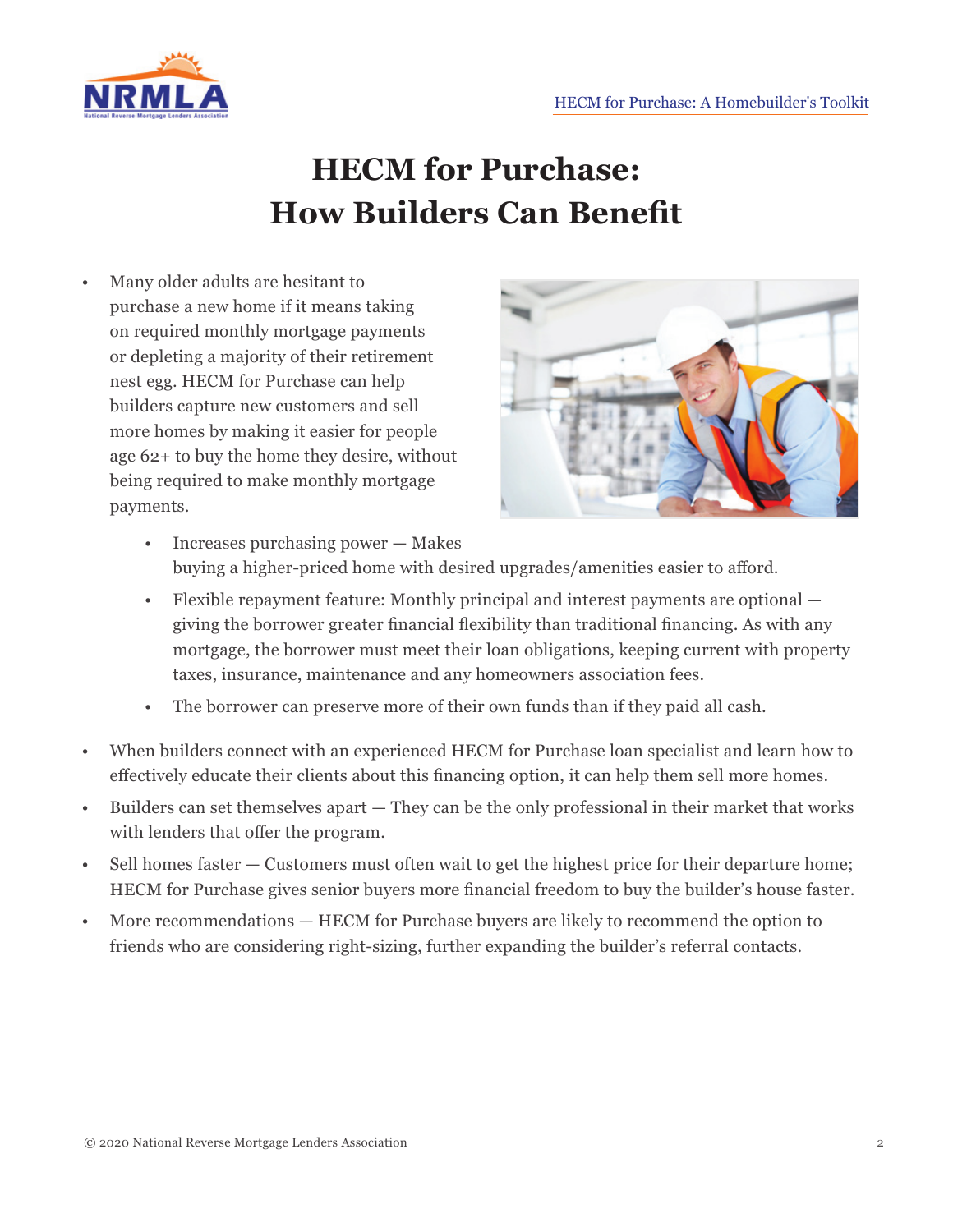

## **HECM for Purchase Overview**

### What is HECM for Purchase?

A Home Equity Conversion Mortgage (HECM) for Purchase is a reverse mortgage that allows seniors, age 62 or older, to purchase a new principal residence using loan proceeds from the reverse mortgage.

### What's different about HECM for Purchase versus a traditional mortgage?

#### **Borrower age**

- **• HECM for Purchase:** Exclusively for home buyers age 62+.
- **• Traditional mortgage:** No age restriction (except being legal age to enter a contract).

#### **Repayment requirements**

**• HECM for Purchase:** Flexible repayment feature — The borrower can choose to repay as much or as little as they like each month, or make no monthly principal and interest payments. The flexible repayment feature makes it easier for a buyer to afford the home they really want, preserve more savings and retirement assets, and improve cash flow. As with any mortgage, the borrower must keep



current with property-related taxes, insurance and maintenance as part of their ongoing loan obligations. **Repayment is generally required once they sell the home, pass away, move out or fail to meet their loan obligations.**

**• Traditional mortgage:** Monthly principal and interest payment required. Builds equity as the loan is paid down.

#### **Down payment amount**

**• HECM for Purchase:** Required down payment between approximately 45% and 62% of the purchase price, depending on buyer's age or Eligible Non-Borrowing Spouse's age, if applicable. (This range assumes closing costs will be financed.) The rest of the funds for purchase come from the HECM loan. This allows the buyers to keep more assets to use as they wish, as compared to paying all cash, while still having the flexibility of no required monthly mortgage payments. See minimum required down payment examples on the next page.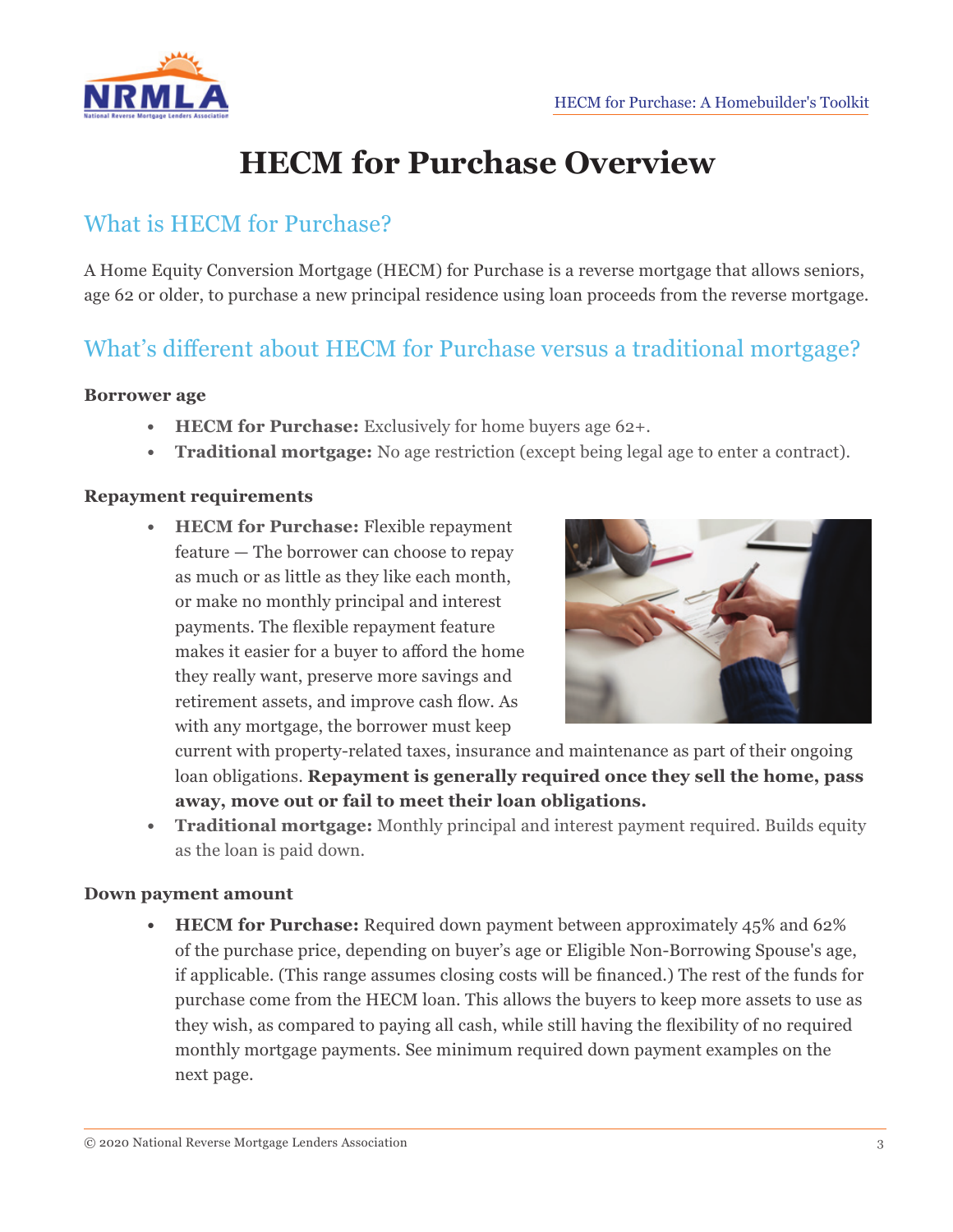

**• Traditional mortgage:** Typically requires a smaller down payment.

### **Eligible properties**

- **• HECM for Purchase:** Single-family homes; FHA-approved condominiums; townhouses or Planned Unit Developments (PUDs); two- to four-family homes that are owner-occupied; and manufactured homes meeting HUD guidelines. For new construction, appraisal must be based upon an as completed appraisal, and a Certificate of Occupancy must be issued by or before closing.
- **• Traditional mortgage:** Single-family homes; condominiums; townhouses or Planned Unit Developments (PUDs); two-to four-family homes that are owner-occupied; manufactured housing; second homes; vacation homes; and investment properties.

### **Protection against owing more than home is worth**

- **• HECM for Purchase:** A Federal Housing Administration (FHA)-insured\* program, HECM for Purchase has a non-recourse feature, which means the borrower can never owe more than the home is worth when the loan is repaid. The home is the only source of repayment regardless of the loan balance at maturity.
- **• Traditional mortgage:** Most do not have a non-recourse feature. Since home values can decline, the borrower could owe more than the home is worth.

### How Are Loan Amounts Calculated?



The buyer's minimum required down payment generally works out to be about 45% to 62%.\* of the sale price. This calculation is determined by the Department of Housing and Urban Development (HUD).† These are age-based loans that allow older borrowers to qualify for more in loan proceeds (see chart below).

#### **HECM for Purchase minimum required down payment amount examples**

| AGE | <b>Purchase Price</b> | \$350,000                 | \$450,000                 | \$550,000                 | \$765,600                 |
|-----|-----------------------|---------------------------|---------------------------|---------------------------|---------------------------|
|     |                       | Down Payment<br>Required* | Down Payment<br>Required* | Down Payment<br>Required* | Down Payment<br>Required* |
|     | 62                    | \$205,900                 | \$263,300                 | \$320,700                 | \$444,450                 |
|     | 67                    | \$193,650                 | \$247,550                 | \$301,450                 | \$417,670                 |
|     | 71                    | \$189,100                 | \$241,700                 | \$294,300                 | \$407,710                 |
|     | 75                    | \$178,250                 | \$227,750                 | \$277,250                 | \$383,970                 |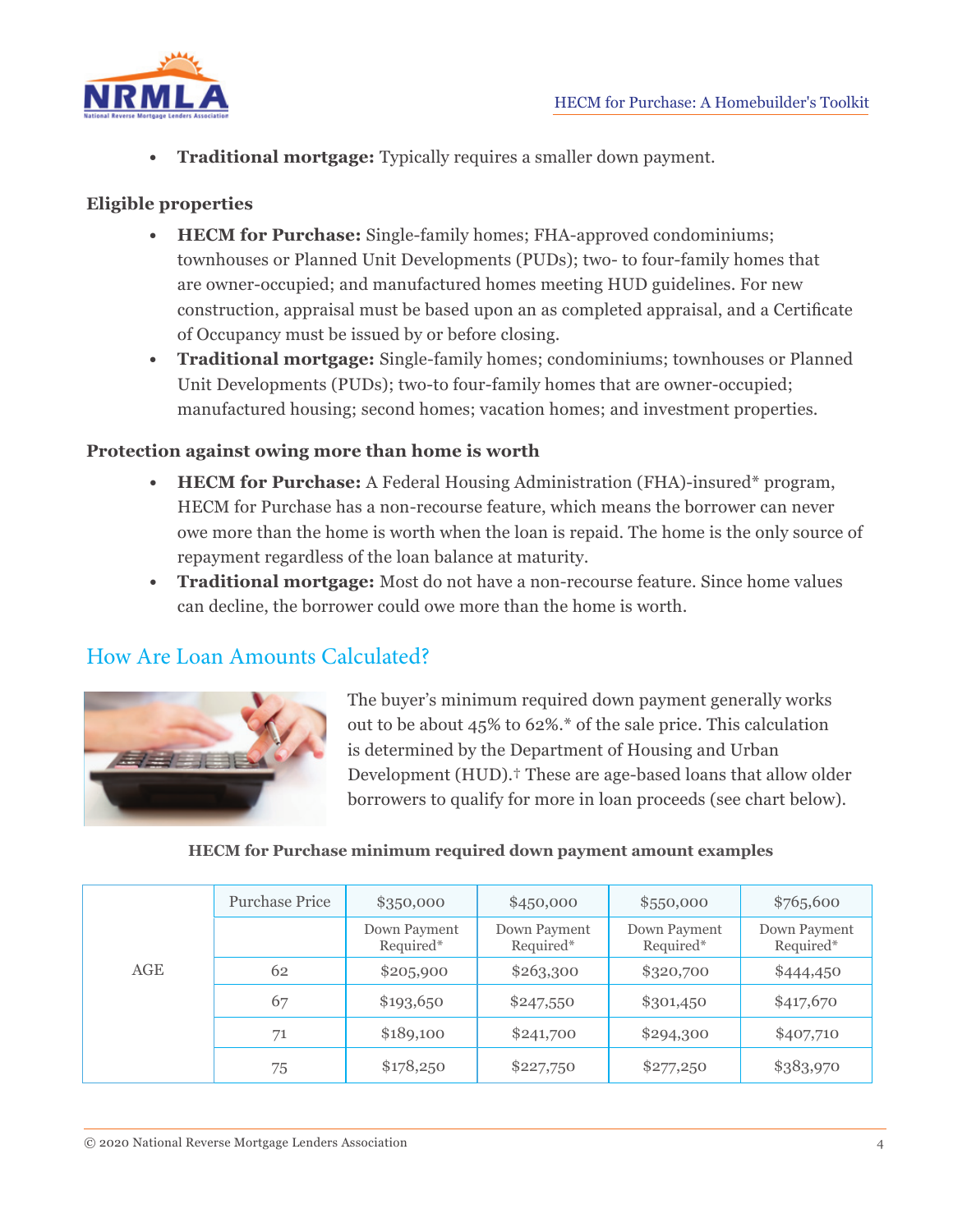

\*Example shown is for illustrative purposes only. Actual down payment amounts vary based on interest rate, borrower age and other factors. This range assumes closing costs will be financed into the loan. Closing costs include an up-front mortgage premium of 2% of the property value and can include other lender and third party closing costs such as an origination fee, title insurance, appraisal fee, credit report fee and recording costs, among other costs. In addition to initial MIP, closing costs typically range from \$10,000 to \$15,000. Ask your lender or mortgage originator for more details.

†This material has not been reviewed, approved or issued by HUD, FHA or any government agency. NRMLA is not affiliated with or acting on behalf of or at the direction of HUD/FHA or any other government agency.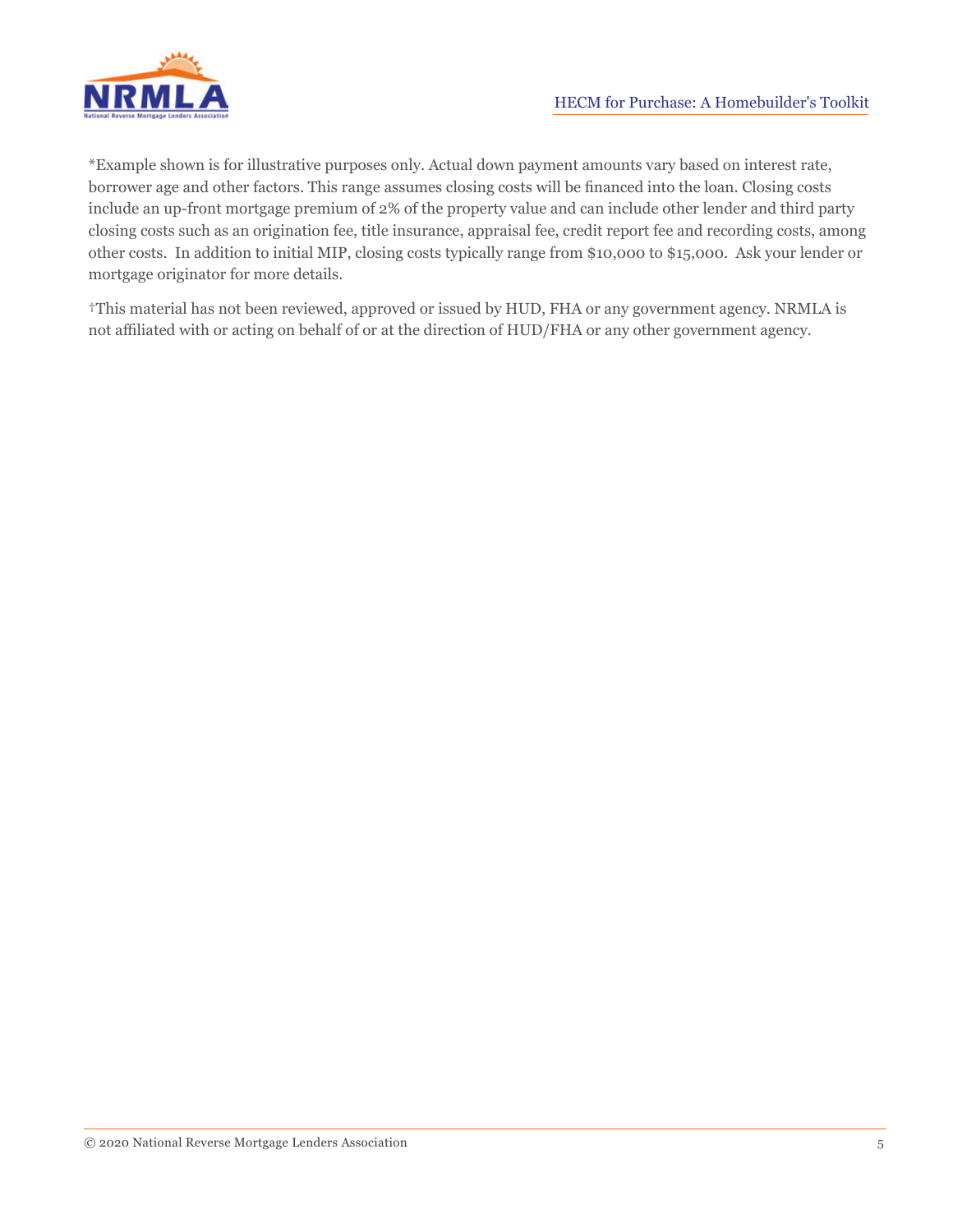

## **HECM for Purchase: Buyer Profile**

### Who is best suited to utilize HECM for Purchase?

#### **HECM for Purchase is best for those who are age 62+ and:**

• Are ready to downsize, upsize, move closer to family, move to a low-maintenance community, a more convenient neighborhood, or finally buy their "dream house"—and don't want to take on a required monthly mortgage payment.



- They live on a fixed income; are concerned about being able to afford a new home via a cash purchase or traditional financing; and/or want to avoid tapping into their retirement nest egg.
- Their current home no longer fits their lifestyle For example, the washer and dryer are down in the basement; the yard is too big to take care of; they need or prefer a one-floor living situation. They want a new home that's a better fit for their physical needs.
- They want to increase their purchasing power to buy the home they really want, with the amenities they need or desire.
- They want to preserve some of proceeds from the sale of their home for a cash reserve or other retirement savings.

## HECM for Purchase Buyer Q & A

*• Do they typically stick to one story homes?*

Yes, according to the National Association of Home Builders (NAHB) 2016 survey of Housing Preferences of the Boomer Generation, 75% of Boomers and 88% of seniors prefer a single-story home.

- *• What accessibility features do they want?* They want a home that meets their physical needs, e.g., one-level properties, ramps, wider doorways, universal design features, etc.
- *• Do they want to be close to amenities, public transport, etc.?*

Yes, they typically want to be closer to retail space, a park area, walking/jogging trails, medical care, and public transportation.

*• Where can I find these buyers?*

Most home buyers are not aware of the HECM for Purchase financing option. There's a great opportunity to educate clients and potential clients age 62+ on the HECM for Purchase financing option—a strategy that could potentially lead to selling more or higher-priced homes.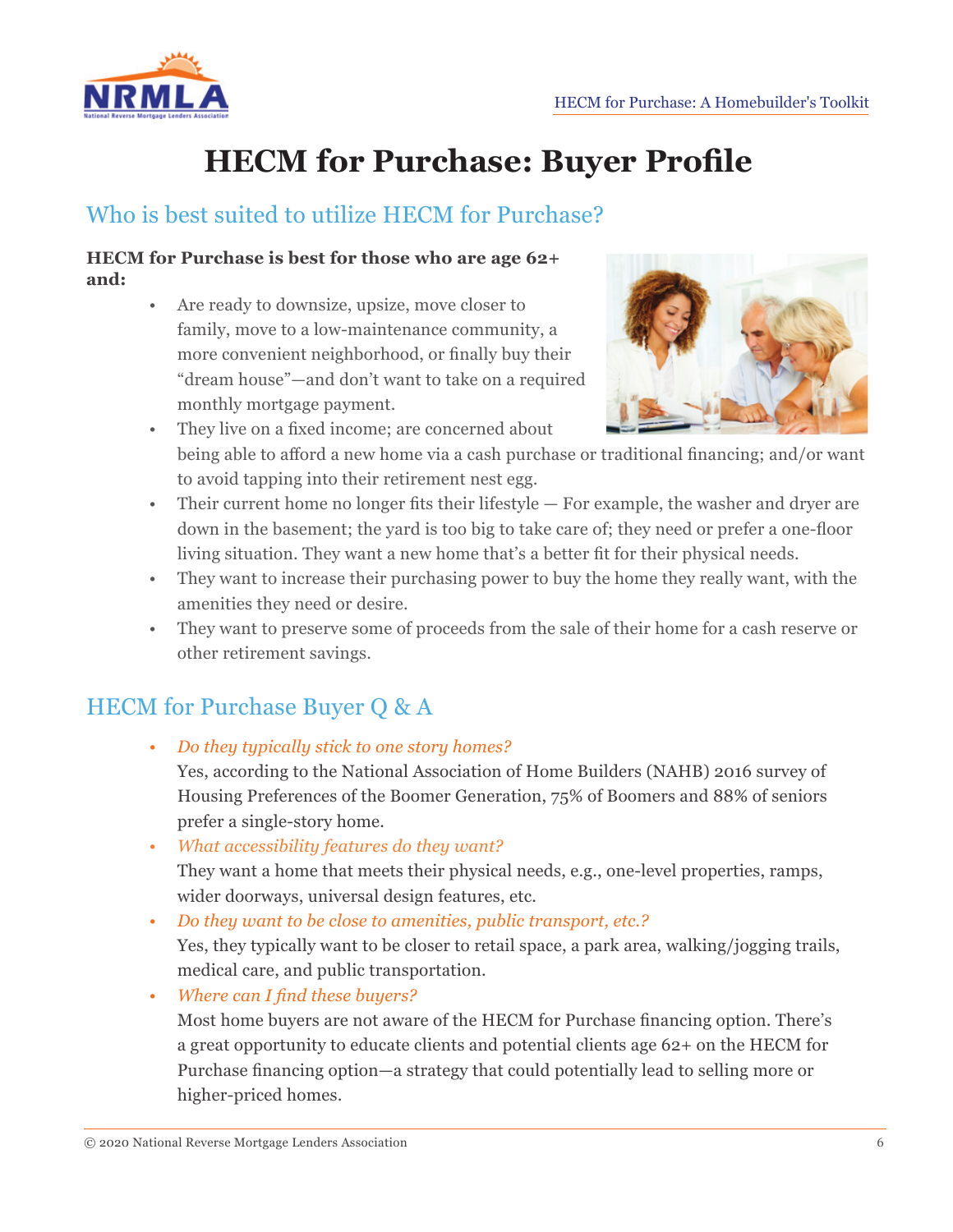

## **HECM for Purchase Quick Reference Guide**

## What are the Ongoing Obligations of a HECM Borrower?

Making monthly principal and interest payments is NOT an ongoing obligation for the homeowner. However, failure to keep up with the required homeowner obligations could cause a homeowner to be in default on the mortgage. The critical borrower obligations and mortgage requirements include:

- Occupy the home as their primary residence
- Keep the property in good repair
- Payment of property taxes
- Payment of homeowner insurance



• Payment of other property charges including, but not limited to flood insurance, HOA dues, condo dues, etc.

### What is a HECM Occupancy Certification?

The Home Equity Conversion Mortgage is ONLY offered for primary residences. Therefore, the homeowners will be required to certify their occupancy of the property (via mail) one year after closing and every year thereafter.

This is not an inspection of the property, and the homeowner should not feel that this is a violation of their privacy. The homeowner simply returns the signed certification indicating they still meet the requirements of the program. If the letter is not returned, the servicer may be required to follow up with phone calls and a visit to the property.

## What Properties are Eligible for HECMs?

The following is a list of properties that are generally eligible for HECM financing:

- Single Family Residence
- 2-4 Unit properties
- Manufactured Homes titled and taxed as real property under local law
- Modular Homes
- Planned Unit Developments
- Townhomes
- Approved Condominiums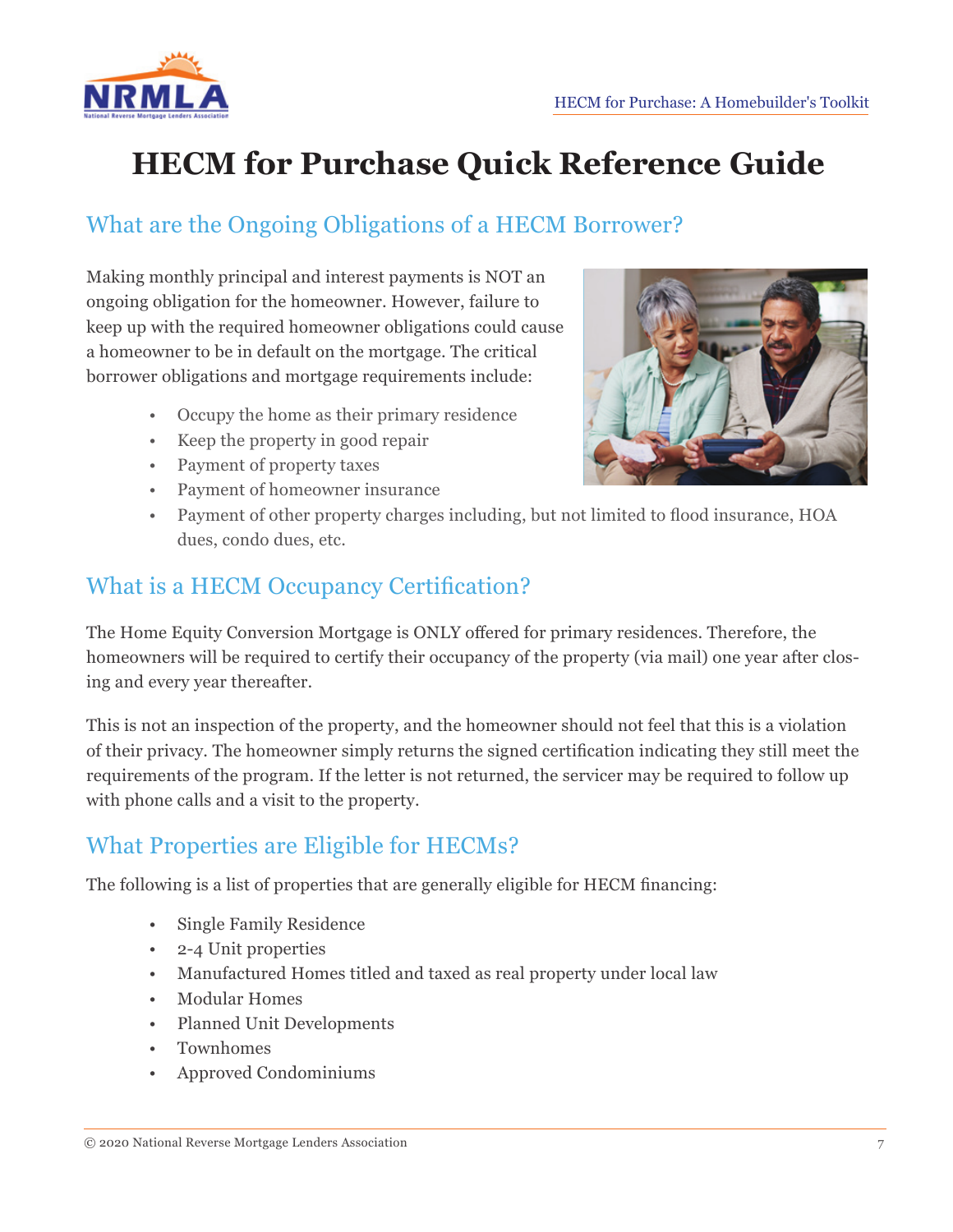

The following is a partial list of homes that may not be eligible - mobile homes, cooperative units, commercial properties, working farms, investment properties, second homes, and properties on reservations.

## How are Borrower Principal Limits Calculated?



The initial Principal Limit (PL) is defined as the maximum amount that is available to a HECM borrower at the time of closing. Keep in mind, access to the full PL may be restricted at closing (fixed rate) or in the first year of the loan (adjustable rate).

The PL is calculated using tables, provided by HUD, that consider two factors - the age of the youngest borrower (or Eligible Non-

Borrowing Spouse if applicable) and the expected average mortgage interest rate (Expected Rate). Higher ages generally result in higher principal limits. Higher expected rates generally result in lower principal limits.

*For example,* **a married couple, age 76 and 75, with an expected rate that rounds to 4.56% will qualify for 50% of their home's value up to \$765,600.**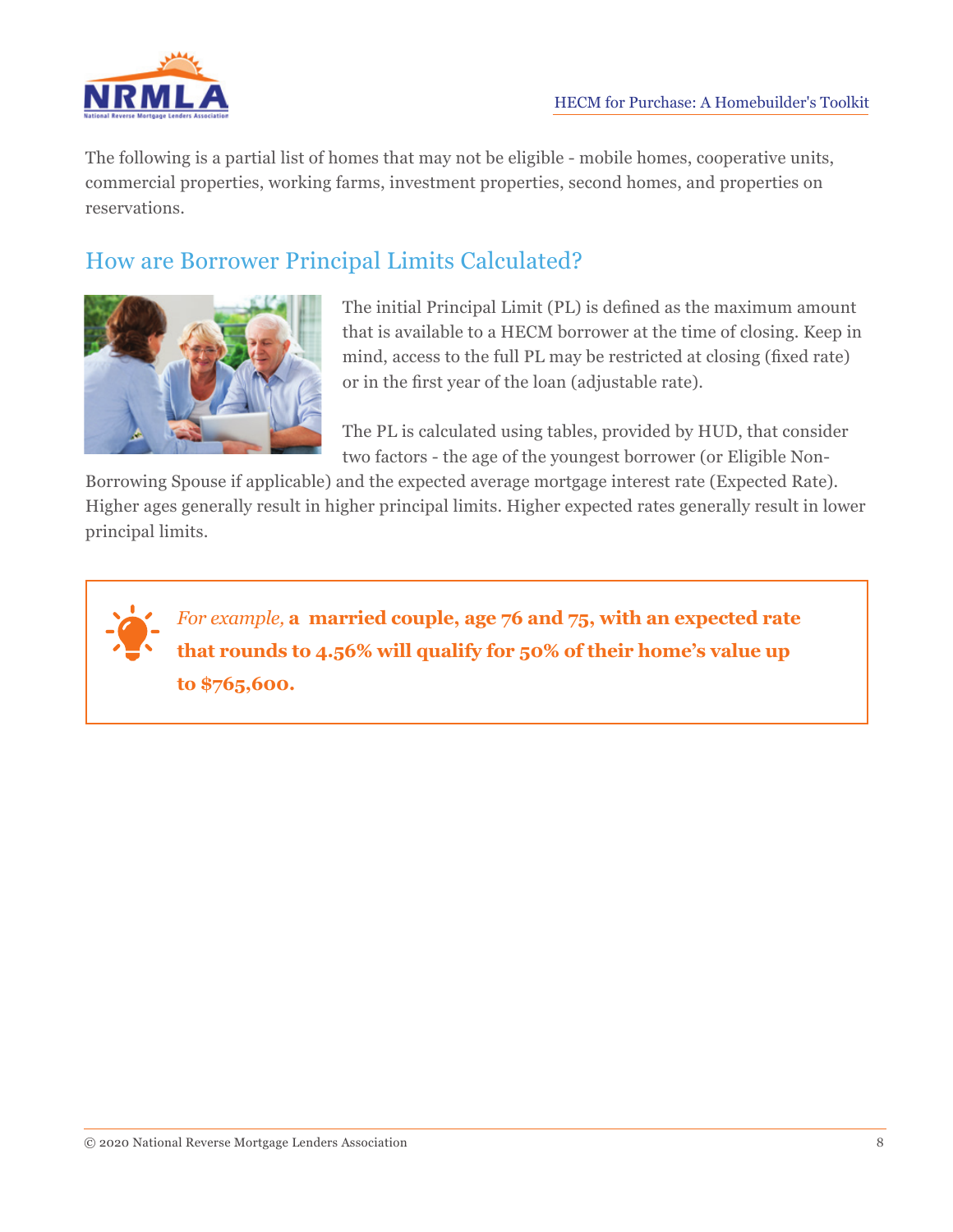

## **How to Find a Qualified Reverse Mortgage Professional**

Members of the National Reverse Mortgage Lenders Association must adhere to a strict Code of Ethics & Professional Responsibility that requires the ethical treatment of reverse mortgage customers before, during, and after they receive their loans. NRMLA members receive industry updates and continuing education through weekly e-newsletters, a bimonthly magazine, webinars, and in-person conferences held throughout the year.



In addition, NRMLA sponsors a Certified Reverse Mortgage

Professional designation program that provides participating members' with the opportunity to affirm a commitment to further education. NRMLA is not a lender or originator, and does not make, offer or arrange loans. NRMLA does not recommend any loans, lenders or originators. For more information, contact participating lenders or originators.

## What questions should I ask a lender on behalf of my clients?

Below is a list of questions you should ask on behalf of clients.

- Tell me about your experience with HECM for Purchase loans and clients.
- Can you provide resources about HECM for Purchase that I can share with my clients?
- Why is this type of loan beneficial for senior clients?
- What are some typical challenges that HECM for Purchase buyers may experience during this process?